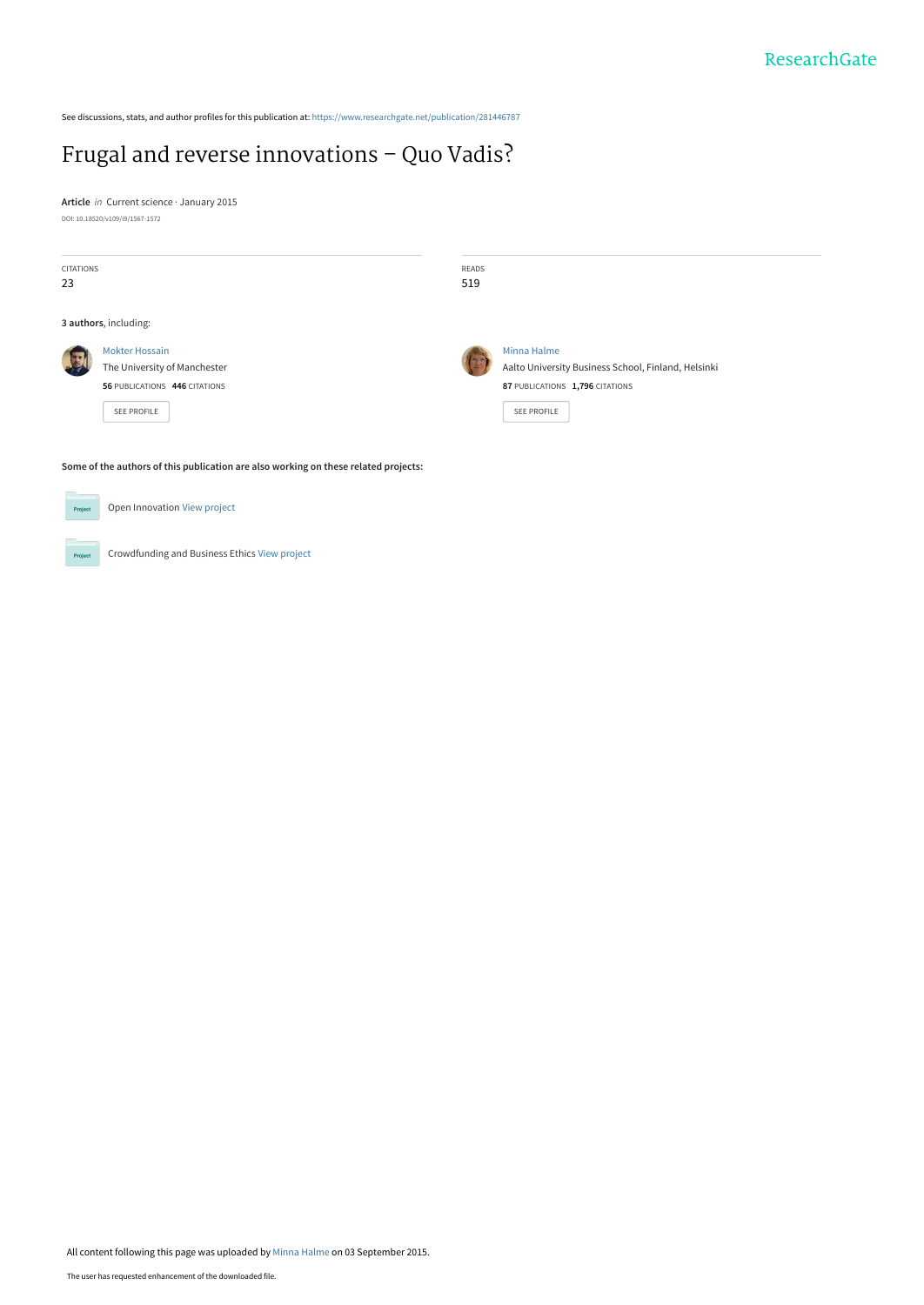# **Frugal and reverse innovations – Quo Vadis?**

## **Henri Simula\*, Mokter Hossain and Minna Halme**

Aalto University, P.O. Box 11000, FI-00076 AALTO, Finland

**The concepts of frugal and reverse innovation are recent entrants to the innovation literature. Frugal innovation conveys the important idea of innovating under circumstances of resource scarcity. Reverse innovation refers to another significant turn in thinking and practice – innovations from low-income contexts can enter wealthier markets, a major shift from the previous innovation paradigm. There are some hallmark examples of these types of innovation but the current academic literature is still limited. The purpose of this article is to study these concepts and present a conceptual framework that combines underlying drivers. We also present ideas for future research avenues.** 

**Keywords:** Conceptual framework, frugal innovation, innovation management, reverse innovation.

#### **Introduction**

THE body of knowledge on contemporary innovation management mainly focuses on new products and services targeted at markets in developed countries where customers are capable of purchasing expensive high-end products. At the same time, rapid population growth is ongoing in developing countries, where people are naturally seeking new ways to improve their life, so those countries have become a focal point for new markets<sup>1</sup>. However, products designed by Western firms for wealthy customers are not affordable for the majority of people in low-income emerging markets. Consequently, the solution is to innovate and work differently; merely stripping down existing products is not going to be the answer<sup>2</sup>.

 Low-income emerging markets increasingly provide new sources of innovation. This trend will deliver new prospects for innovative and open-minded firms to find new business opportunities. What this means in practice is that the innovation loci and foci are changing and there is a need to update innovation management theories, models and frameworks. Frugal and reverse innovations are creating new markets both in emerging economies and developed countries by serving previously underserved customer groups. So both of these concepts entail the idea of targeting a new customer base. Even though the target customers for frugal products and reverse innovation are different, they overlap in various facets. Frugal innovations first serve low-income customers in emerging markets. When some of those innovations migrate to developed countries, we can speak of reverse innovations. Zedtwitz et al.<sup>3</sup> argue that a firm's ability to leverage the potential of reverse innovation increases its likelihood to succeed in the global innovation landscape and thereby capture value.

Prahalad<sup>4</sup> lists several prejudices held by large multinational firms concerning low-income emerging markets, especially Bottom [Base] of the Pyramid (BoP) markets. For instance, people on a low income cannot afford products and services sold in developed countries; that is, Western firms might perceive that their cost structures prevent them from serving BoP markets. In addition, firms might think that only developed countries appreciate and will pay for technological innovations. This kind of logic inevitably leads to Western firms thinking that there is no potential in BoP markets. As a result of such beliefs, despite the high potential, only a handful of firms are currently active in frugal innovation and reverse innovation. We want to clarify the role of frugal and reverse innovation and provide new insight on these concepts.

 While frugal innovation aims to serve low-income customers in emerging markets, reverse innovation as its name indicates reverses the 'chain of order', and thereby provides means originating from scarcity to serve a set of value conscious customers in developed countries. As Govindarajan and Trimbel<sup>5</sup> postulates we understand why a poor man wants a rich man's product, but why would a rich man want a poor man's product? This counterintuitive phenomenon seems at least in theory to have a place in the West. The underlying reason is the fact that the developed countries are doomed to a long period of austerity due to the stagnation of economic growth, the middle class being squeezed and governments curbing spending. For instance, some 50 million Americans lack medical insurance and 60 million lack standard bank accounts<sup>6</sup>. This indicates that a set of people in the developed countries is by necessity becoming increasingly cost aware.

#### **Research question**

Examples of frugal innovation abound, whereas to date there are limited cases of success with reverse innovations. Frugal innovations are prevalent in emerging markets such as China, India and Africa. Western firms

<sup>\*</sup>For correspondence. (e-mail:

CURRENT SCIENCE, VOL. 109, NO. 5, 10 SEPTEMBER 2015 1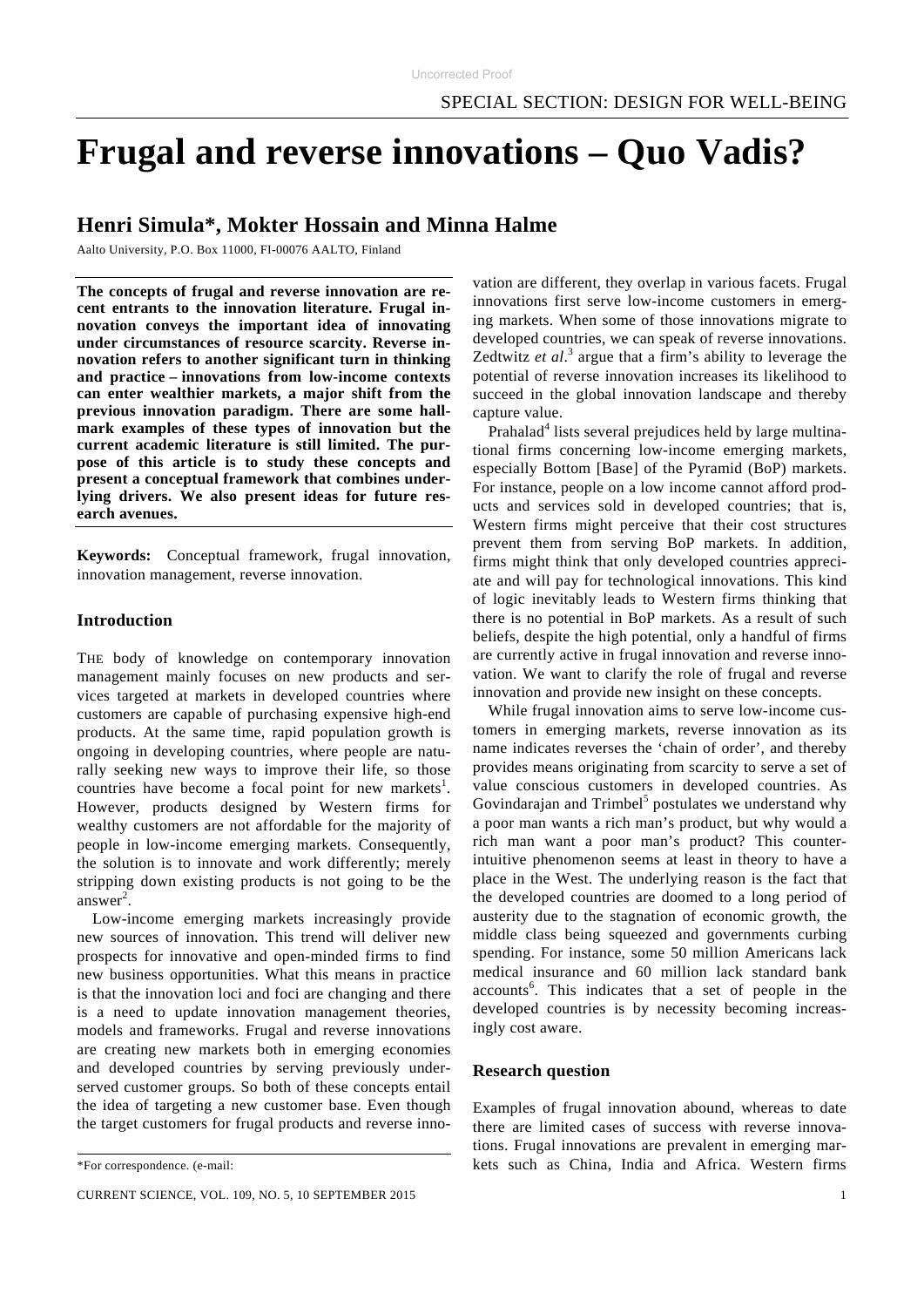## SPECIAL SECTION: DESIGN FOR WELL-BEING

increasingly engage in frugal and reverse innovations by developing products and services with good-enough functionalities<sup>7</sup>. Frugal innovation occurs in several contexts and industries. There are many cases in the healthcare, energy production and transportation sectors. However, the dilemma is that the term frugal innovation is employed to describe a wide range of products and services. There is only limited knowledge on how reverse innovation is organized in firms<sup>2</sup>. And which products and services can be considered reverse innovation?

 The basic motivation of this study is to investigate what are frugal innovations and reverse innovations. The principal research question is: How are frugal and reverse innovations interrelated and why is it important to study them? The purpose of the study is also to link frugal innovation with reverse innovation to clarify the commonalities and differences between the two concepts. We also propose a framework, clarify the concepts themselves and suggest new avenues for future research.

#### **Frugal innovations**

When an innovation meets the needs of customers with low purchasing power, typically located in low-income emerging markets, it is considered a frugal innovation $8.9$ . Frugal innovation can be seen as a means to serve resource-constrained customer segments. While frugality in essence involves a lower price for the customer, there are multiple paths to better affordability. That can be achieved simply through low-cost manufacturing, lowcost materials or low labour costs, in essence through lowering costs in any part of the process. Sometimes, frugal innovation also involves eliminating non-valueadding functions and occasionally frugal product or service innovation contains features unavailable in existing solutions<sup>2</sup>. Design focused on basic functionality and minimal feature sets is a key aspect of frugal innovation.

 Although frugal innovation as a phenomenon is not new, the related literature is still in its infancy. One related issue is that there are several other terms to describe  $it^2$ . Innovation made possible via low cost structures is termed cost innovation in English<sup>10</sup>, Shanzhai innovation in Chinese<sup>11</sup> and Jugaad in Hindi<sup>12</sup>. Frugal innovation is emerging under various identities, such as cost-constrained innovation, cost-innovation products, or good-enough products $12,13$ . While firms have traditionally focused on structured tools, processes and techniques to manage innovation, Jugaad refers to grassroots solutions less concerned with formal innovation processes and more with people and creativity $12$ .

 Frugal innovation means the practice of developing relatively cheaper products to create value (i.e. low cost solutions) for customers with low purchasing power<sup>14,15</sup>. It is a concept that focuses on simplicity and frugality, whereas traditionally, innovation activities have been capital intensive, required large facilities and highly qualified personnel<sup>16</sup>.

 Frugal innovation stems from resource scarcity: utilizing limited resources to meet the needs of low-income customers<sup>17</sup>. It is based on the idea of turning resource constraints (i.e. financial, material or institutional) into advantages $18$ . Some frugal innovations are grassroots innovations created at BoP, usually due to necessity, hardship and challenges. Commercial frugal innovation targets the unmet needs of customers who are otherwise off marketers' radar because of their low purchasing power and different needs. Frugal innovations can comprise both product and services, and the interrelated business models<sup>8</sup>. While the growth wave was previously based mainly on innovation focused on wealthy countries<sup>19</sup>, there is now an increasingly significant opportunity for Western firms, at least in many cases, to begin innovating for low-income emerging markets, where over four billion people live on a minimal income<sup>20</sup>. Even though studies have cited examples of frugal innovation mostly from China and India, Prathap<sup>21</sup> found that countries such as Russia and Argentina have a better record than India in frugal innovation practice.

 Frugal innovation can be defined as a product, service or a solution that emerges despite financial, human, technological and other resource constraints, and where the final outcome is less pricey than competitive offerings (if available) and which meets the needs of those customers who otherwise remain un-served $14$ . Thus, frugal innovations combine low-cost solutions, low-cost manufacturing and low-cost materials with design that focuses on basic functionality and minimal feature sets. In this context, the key words are resource scarcity, simplification, environmentally sustainable and lean practices.

#### **Taxonomic issues relating to frugal innovation**

Firms should be aware that low-income emerging markets cannot be approached with the same mindset as their traditional markets; they need to be willing to experiment and employ innovative thinking and approaches to business, and occasionally resort to bricolage<sup>22</sup>. In other words, retrofitting business models from a developed market is not sufficient, and neither is making cheap versions of products to be sold in developing markets<sup>4,5</sup>.

 Carlos Ghosn, the CEO of Renault-Nissan defines the concept of frugal engineering as follows: Frugal engineering can be considered a systematic approach to make the underlying constraints irrelevant or at least less important, whereas the driving force of frugal innovation is innovating under resource constraints. In that sense, frugal engineering is a conceptually different topic and beyond the scope of this study.

 Currently, the applications of frugal innovations are wide. They cover down-to-earth solutions created at a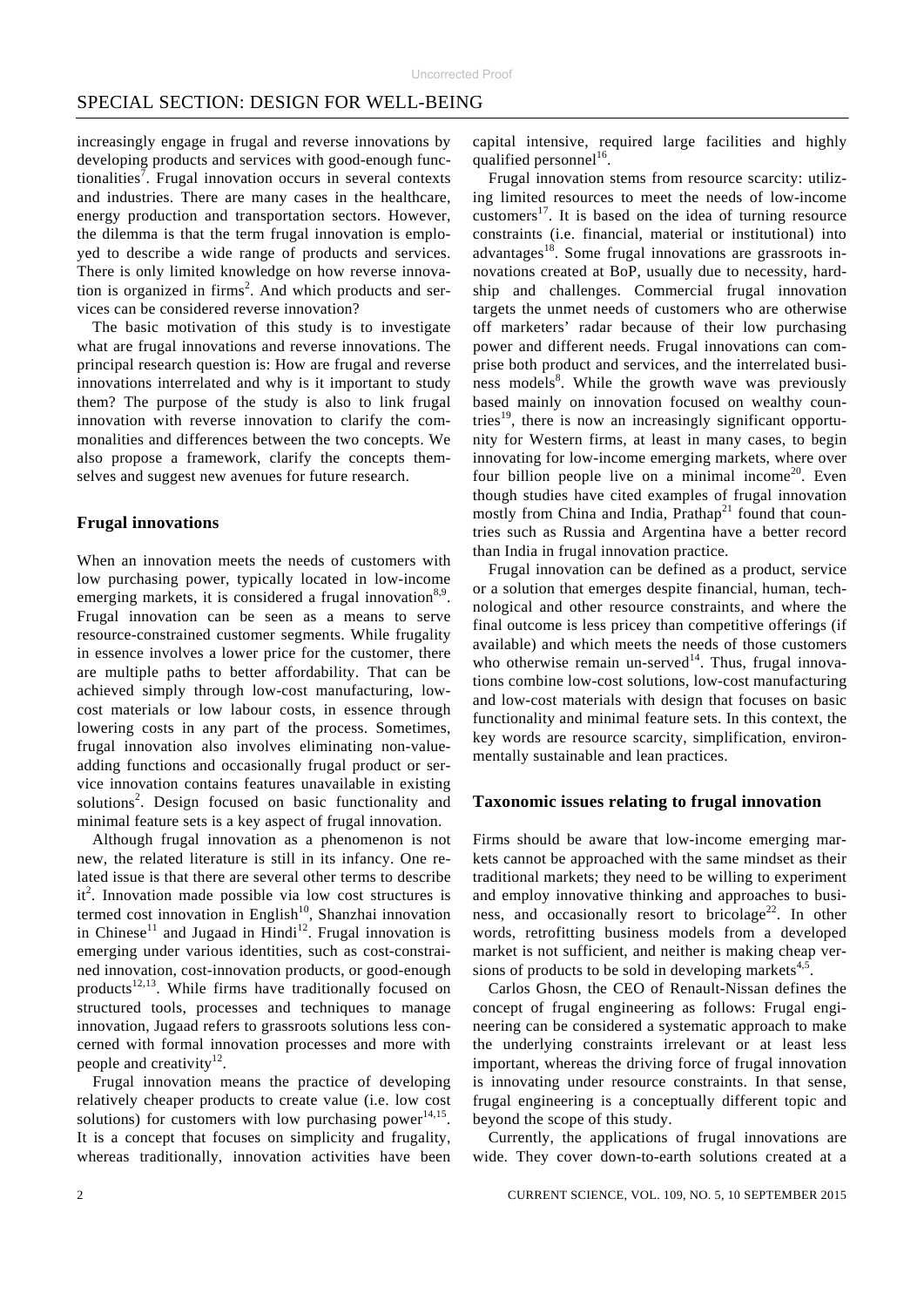local level to solve everyday problems, as well as commercial products launched to create profits for a business enterprise. In addition, there are frugal innovations originating from a social motivation. These examples require different business models and diffusion paths. Categorization based on technological novelty would be one way to differentiate frugal innovations; however, drawing a line between low- and high-tech is not without difficulty. For instance, a social enterprise could offer high-end service solutions or utilize state-of-the-art technology, as is the case with, for example, Aravind Eye Hospitals in India.

#### *Grassroots frugal innovations*

A need exists that someone, usually a local individual or group, spots and creates a novel innovation. This is 'need-based' ideation. Novel ideas can originate from emerging and developed markets alike. For instance, the idea of using old soda bottles to let light into buildings; or a young boy in Africa who, without any previous knowledge of engineering, innovated the recycling of old bicycle parts to create wind energy.

#### *Commercial frugal innovations*

Indian company MittiCool's clay refrigerator is a remarkable example of commercial innovation. All products developed by MittiCool are eco-friendly and can be produced at low cost. The MittiCool refrigerator does not require electricity and can keep vegetables and milk fresh for three days. The Aakash Internet tablet developed by a technology-intensive firm Datawind for the Indian government aims to provide low-cost tablets to students in India. A frequently cited example from India is Tata Nano car, which was launched as an ultra-low priced, safe, affordable and all-weather form of family transport. The main objective underlying the Tata Nano was to develop a car that costs as little as \$ 2,500. Yet another example is Nokia's dust and moisture proof, highly durable 1100 phone that was a great success in lowincome emerging markets for which it was specifically designed.

#### *Societal frugal innovations*

KickStart's affordable and efficient pumps are a prime example of an innovation with a social motivation, and the outcome of providing a better livelihood for subsistence farmers in African countries<sup>23</sup>. Another example is Embrace, designed at Stanford University in the US, where a group of graduate students had the idea of creating an inexpensive infant warmer that functions as a lowtech device. Embrace is described as having the potential to save thousands of babies in the developing world<sup>24</sup>.

#### **Reverse innovation**

It becomes interesting when an innovation originating from low-income emerging markets moves to developed markets. According to Lindegaard<sup>25</sup>, 'Whether products are developed by Western firms in developing countries and then come to the West or whether they are developed by firms native to low-income emerging markets such as India and China, these generally lower priced products are going to disrupt price structures that Western firms have enjoyed to date.' The main idea behind reverse innovation is the ability to apply frugal innovations in the context of a developed economy, in which there are numerous customers, especially during an economic downturn, who are cost sensitive and do not want to pay for extra features and functions.

 The concept of reverse innovation was put on the academic radar by Immelt *et al*. 26. They postulated that reverse innovations are low cost innovations that successfully diffuse into developed markets from emerging markets. Similarly, according to Govindarajan and Ramamurti<sup>27</sup>, reverse innovation refers to cases where innovations are first adopted in low-income emerging markets before they 'trickle up' to wealthy countries. Several other scholars have defined reverse innovation in a similar way<sup>28</sup>. The reverse innovation concept focuses low price point innovations, which originate from low-income emerging markets, on potential markets among wealthy countries<sup>5</sup>. Reverse innovation is also essential for Western countries to serve rich customers for a different purpose. For example, a portable, ultra-low-cost electrocardiogram machine developed by GE Healthcare in India is used in hospitals in Western countries where installing a traditional electrocardiogram machine is impractical<sup>5</sup>. Even though examples of reverse innovation are limited, a typology proposed by Zedtwitz *et al*. 3 shows that there is evidence of various types of reverse innovation in practice.

 As discussed earlier, reverse innovation runs contrary to the traditional flow of innovation. It challenges the common belief that the wealthy countries are the hubs and origins of innovations, and innovations flow from wealthy countries to emerging economies in a strippeddown version. Developing countries are no longer merely recipients of innovation from wealthy countries. Firms and individuals in developing countries innovate to meet their own needs at a low cost. These innovations may then find ways to diffuse into neighbouring countries at a similar socio-economic level before making their way to other similar markets in geographically distant countries. Some of these innovations are adopted by wealthy countries as they meet the needs of a particular set of customers. However, a fundamental challenge for Western firms wishing to engage in reverse innovation is that their subsidiaries in developing countries have different roles to those of headquarters looking to enact reverse innovation<sup>2</sup>.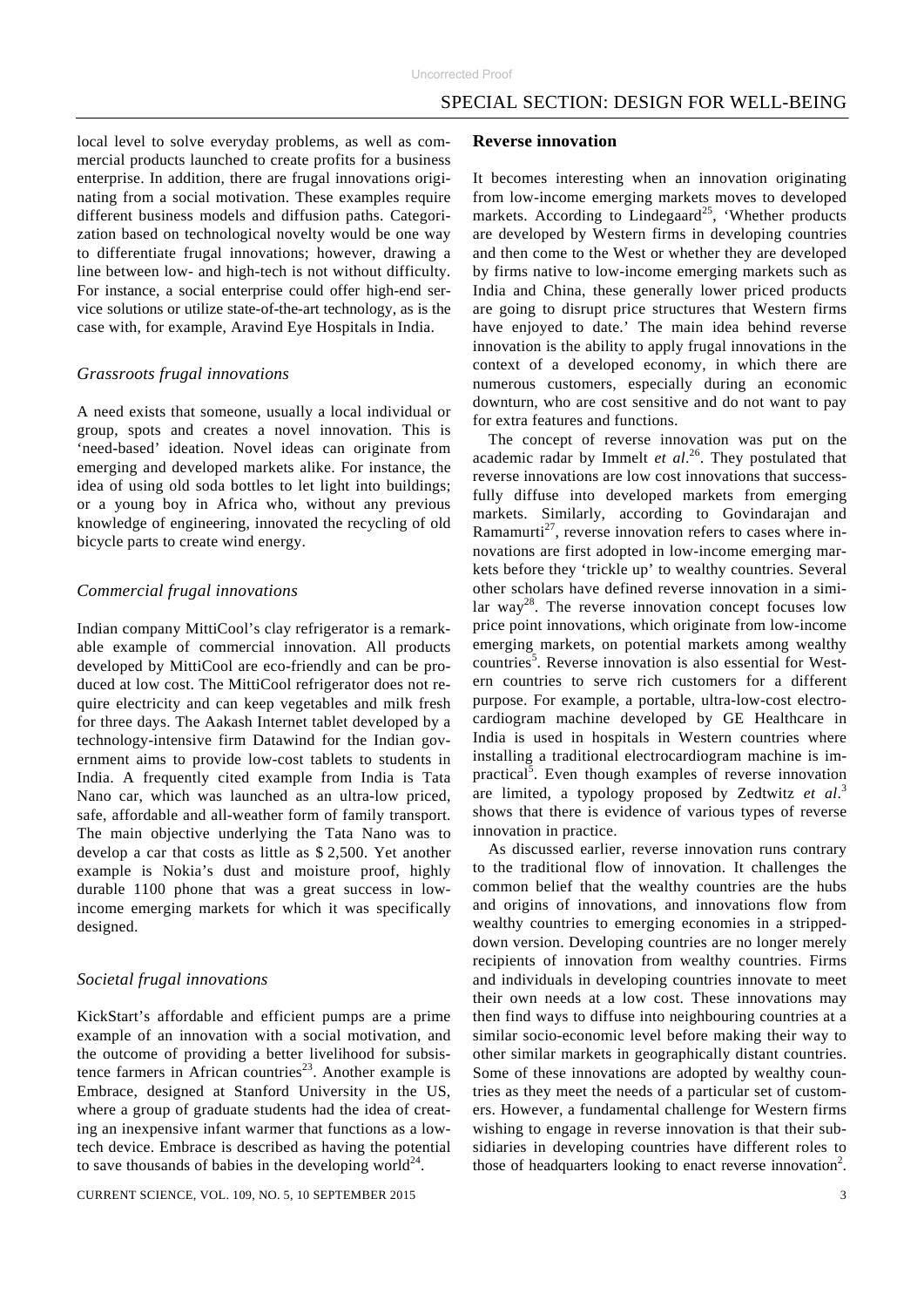## SPECIAL SECTION: DESIGN FOR WELL-BEING



Figure 1. Conceptual model for frugal and reverse innovations.

The freedom of subsidiaries to reverse innovate is another significant issue. Collaboration between headquarters and subsidiaries is necessary for Western multinationals to become successful in reverse innovation $^{29}$ .

#### **Conceptual framework**

As discussed earlier, need-based solutions and frugal engineering are the two basic sources of frugal innovation and also the basic building blocks in our conceptual framework (Figure 1). Frugal innovations sometimes become reverse innovations. There are, however, specific fundamental factors underlying both these innovation concepts. These factors are inherently macro- and microlevel, and are discussed below.

#### *Macro-level drivers in developed markets*

Many Western economies are afflicted by the economic downturn and their recovery has been slower than expected. Export business has suffered in many countries with resultant high unemployment. These events coincide with increasing scarcity of natural resources, which in turn shows in increased raw material prices, creating pressure to increase various retail prices of products. Political turmoil and aging populations are causing insecurity and a welfare system crisis in many countries. As a result of these and other factors, there is a demand for novel products and services that deliver more value with less resource input and lower cost.

## *Micro-level drivers in developed markets*

Many customers in both emerging economies and developed economies wish to save money. Cost awareness is naturally a growing trend as the unemployment ratio increases in many low-income emerging markets. In addition, many products have suffered from the so-called over-engineering syndrome, which has created feature fatigue among customers, meaning they are unwilling to pay for too many features they perceive do not add value<sup>30</sup>. Innovation overload<sup>31</sup> is a comparable phenomenon that means 'a consumer's response to the ever increasing speed of change in information, knowledge, and innovations'. Moreover, people are increasingly considering issues such as sustainability and well-being.

#### *Macro-level drivers in low-income emerging markets*

Population growth in emerging economies has been rapid. Also, economic development in low-income emerging markets has been moving much faster than that in Western economies. Urbanization has increased and some cities are growing quickly, for instance in China, Latin America and several African countries, which has created major challenges for infrastructure sustainability. Many developing countries are actively inducing innovation for social development and poverty reduction. The government of India, for example, has legislation and budgetary allocations to find ways to serve low-income people<sup>32</sup>.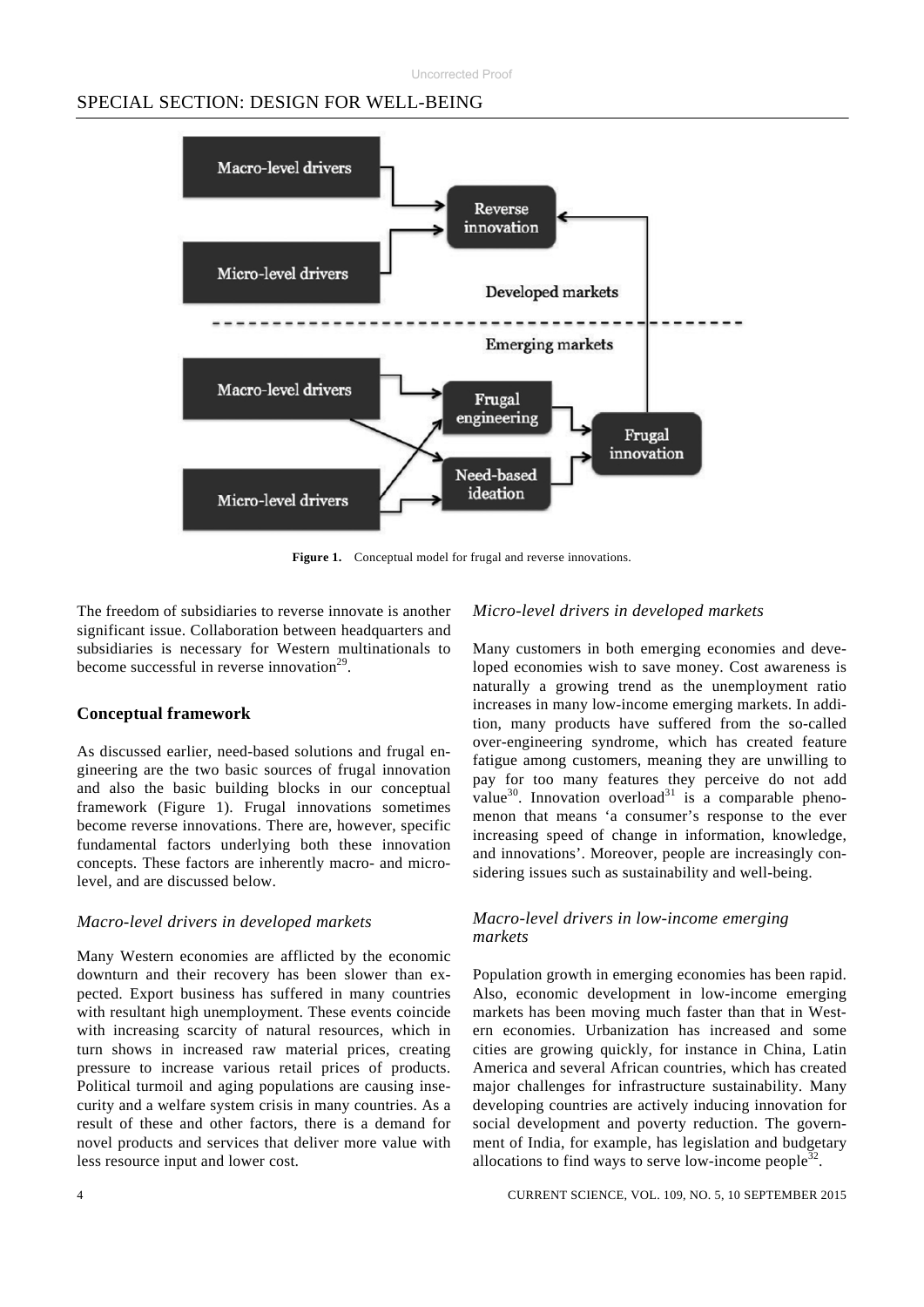Resource scarcity remains also a key macro-level trend in low-income emerging markets. In any event, while Western markets are shrinking, an increasing number of people in low-income emerging markets are moving from working class to middle class, which naturally invites many multinational corporations to enter these markets in search of new business opportunities.

#### *Micro-level drivers in low-income emerging markets*

The transformation of cities and living areas develop at an unprecedented speed in low-income emerging markets. Several technological advancements, especially in ICT sectors, have changed the way people live, work and spend their leisure time. Global community networks influence people's tastes and preferences. People remain cost aware and favour the idea that products do not need to be state of the art, but merely sufficient to meet basic needs. In other words, there is a growing demand for good-enough solutions that deliver value for money.

## **Discussion and conclusion**

Both frugal and reverse innovations are associated with some key practical issues as discussed above. Traditionally, Western firms have aimed to make cheaper and stripped-down versions of their existing products and sell them in low-income emerging markets. Most likely, this mechanism is going to fail as the cost structure will still be too high, which will result in unaffordable price tags for customers in low-income emerging markets. To follow another path, Western firms can design completely revised low-end solutions utilizing local R&D power. Local firms understand local preferences and can create lowpriced frugal innovations for local markets. Western firms adapt ideas from low cost market products and utilize these in their design, culminating in cheaper products for their home markets (i.e. reverse innovation). Firms originating from low-income emerging markets will perhaps more often challenge Western firms in their home market with disruptive innovation and unique business models.

 It is worth emphasizing that there is a demand not only for innovative products, but also for innovative business models especially designed to serve BoP markets. Although new frugal products can have a dramatic impact on people's life in BoP markets, it is often extremely difficult for individual producers to reach these underserved markets. There are several challenges related to the diffusion of innovations<sup>33</sup> in these markets; for instance, how to turn latent demand into active demand, because the benefits of offered solutions are not obvious to most people in low-income emerging markets. There is also a lack of active engagement and involvement on the part of users in the co-creation of these solutions, and finally a

CURRENT SCIENCE, VOL. 109, NO. 5, 10 SEPTEMBER 2015 5

lack of proper and reliable sales and distribution channels.

 Questions that would be important to address in future studies are as follows:

- 1. How do frugal innovations diffuse among low-income emerging markets and what kind of business models can support this?
- 2. How can firms from the low-income emerging markets enter the Western markets with reverse innovation?
- 3. What opportunities exist for Western firms to capture revenue from low-income emerging markets with frugal innovations?
- 4. How can Western firms build or restructure their business models and strategies to tap underserved and un-served customers with frugal innovations?
- 5. How can Western firms collaborate with local players in low-income emerging markets on frugal and reverse innovations?
- 6. What are the barriers for reverse innovation to gain a foothold in developed markets?

While frugal innovation can at best provide solutions with economic and social benefits coupled with savings in natural resources (materials, energy, water) simultaneously, we do not claim that frugal innovation is solution for global problems. It can create controversial situations in which benefits to different stakeholders negatively overlap. Therefore, extensive studies from various perspectives and regions are necessary to gain an adequate understanding of frugal innovation. Extensive studies on frugal innovation may also lead to a better understanding of reverse innovation. However, it is also necessary to consider studies on reverse innovation alone in future research. We believe that more academic studies regarding the pros and cons of frugal and reverse innovation are essential.

- 4. Prahalad, C. K., *The Fortune at the Bottom of the Pyramid*, Eradicating poverty through profits, revised and updated 5th anniversary edition, FT Press, 2009.
- 5. Govindarajan, V. and Trimble, C., *Reverse Innovation: Create Far from Home, Win Everywhere*, Harvard Business Press, 2013.
- 6. Asian innovation. Frugal ideas are spreading from East to West, 2012; http://www.economist.com/node/21551028 (26 February 2014).
- 7. Agarwal and Brem, 2012,

<sup>1.</sup> London, T. and Hart, S., *Next Generation Business Strategies for the Base of the Pyramid*, Upper Saddle River, FT Press, NJ, 2010.

<sup>2.</sup> Zeschky, M., Widenmayer, B. and Gassmann, O., Organising for reverse innovation in Western MNCs: the role of frugal product innovation capabilities. *Int. J. Technol. Manage.*, 2014, **64**(2), 255–275.

<sup>3.</sup> Zedtwitz, M., Corsi, S., Søberg, P. V. and Frega, R., A typology of reverse innovation. *J. Prod. Innov. Manage.*, 2015, **32**(1), 12– 28.